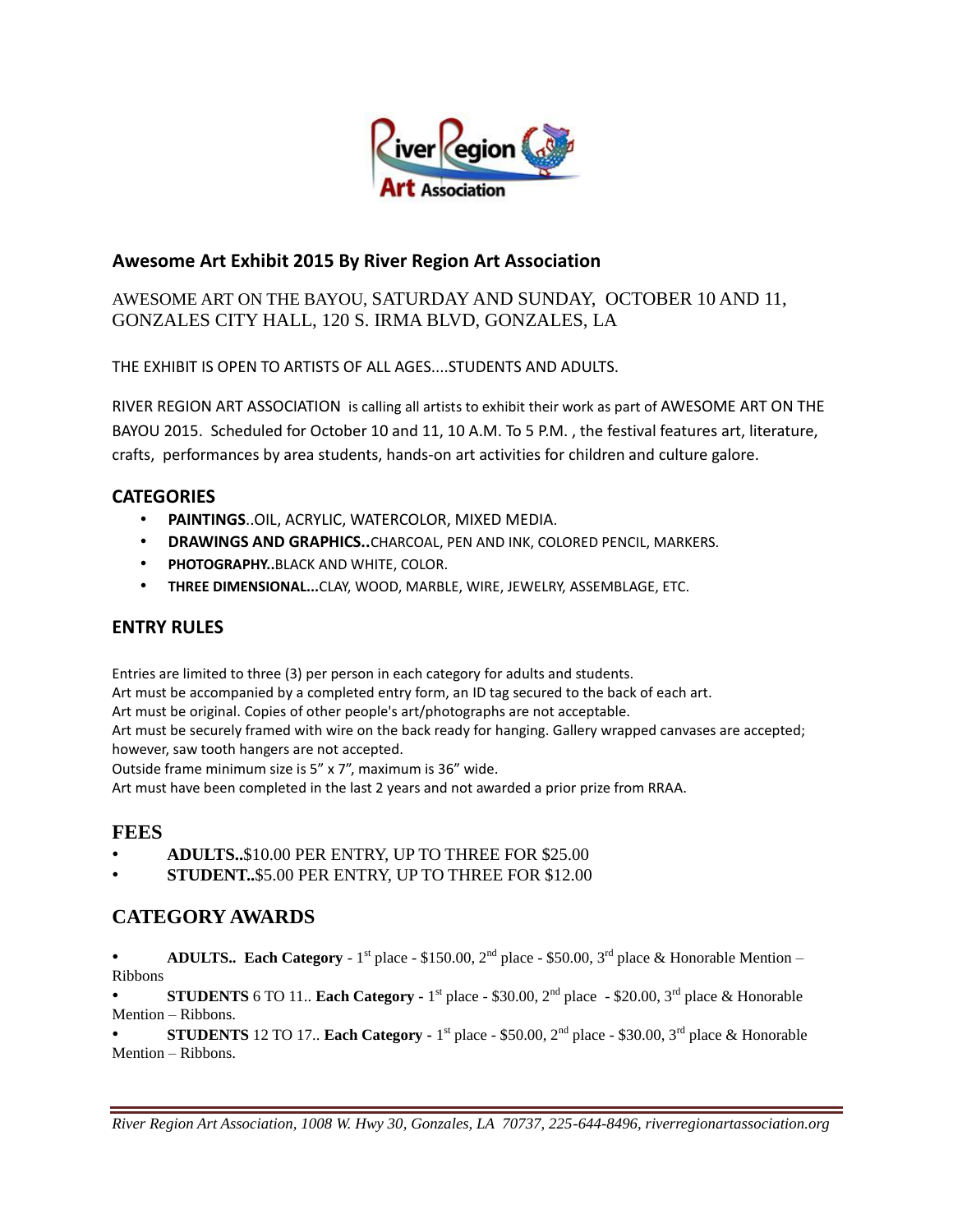**SALES –** Art sales during the exhibit will be processed through RRAA. A 20% donation of the sale price will go to the RRAA, a non-profit organization. Art not priced will be considered "Not-for Sale"

### **TIMELINE**

- **October 8, 1-8 pm** Take in entries at Gonzales City Hall located at 120 S. Irma Blvd.
- **October 10 & 11, 10am- 5pm** Awesome Art Exhibit & Awesome Art on the Bayou Festival.
- **October 11, 4:30 pm** Festival Closing Ceremony & Awesome Art Exhibit Awards at Gonzales City Hall at 120 S. Irma Blvd.
- **October 11, 5 – 5:30 pm** Pick up entries at Gonzales City Hall. **No early removal of art.**

#### **No art will be stored at the conclusion of the exhibit.**

River Region Art Association is a non-profit organization funded through the generosity of individuals, area businesses and the Parish of Ascension and through in-kind support from the City of Gonzales It is also supported by a grant from the Louisiana Division of the Arts, Office of Cultural Development, Department of Culture, Recreation and Tourism in cooperation with the Louisiana State Arts Council as administered by the Arts Council of Greater Baton Rouge.

# PLEASE KEEP THIS PORTION OF THE CALL FOR ARTIST FOR YOUR RECORDS. ONLY RETURN THE ENTRY FORM APPLICATION WITH PAYMENT.

For more Information, contact Betty Marks, exhibit chair, at 225-939-9917 or marks2000@eatel.net

*River Region Art Association, 1008 W. Hwy 30, Gonzales, LA 70737, 225-644-8496, riverregionartassociation.org*